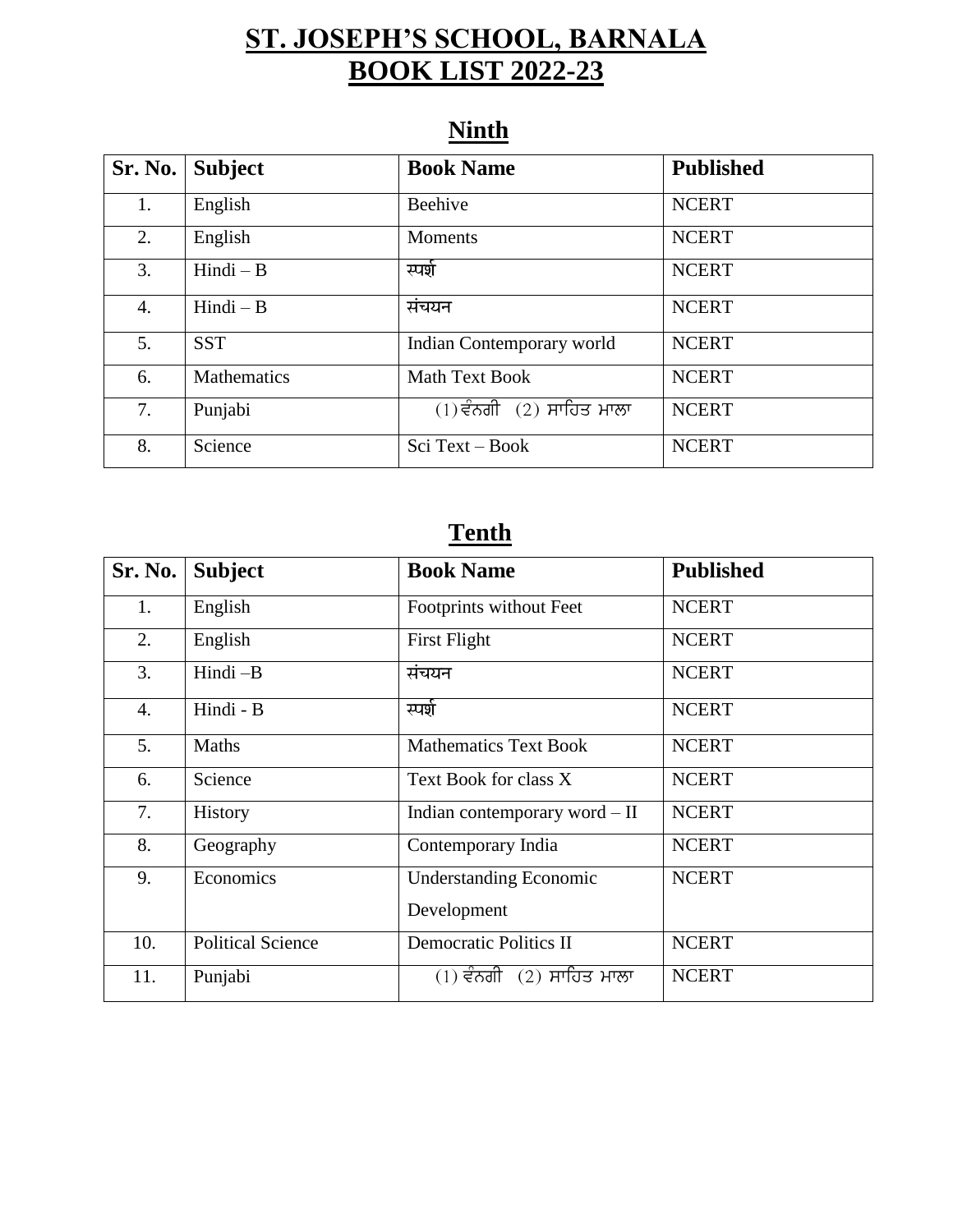**XI Arts** 

| Sr. No. | <b>Subject</b>            | <b>Book Name</b>                   | <b>Published</b>         |
|---------|---------------------------|------------------------------------|--------------------------|
| 1.      | <b>Physical Education</b> | S.P. Text book                     | Dr. Manu Sood            |
| 2.      | English                   | $(1)$ Hornbill $(2)$ Snapshot      | <b>NCERT</b>             |
| 3.      | Sociology                 | Part I, Introducing Society        | <b>NCERT</b>             |
|         |                           | Part II, Understanding Society     | <b>NCERT</b>             |
| 4.      | <b>Political Science</b>  | Indian Constitution at work<br>(i) | <b>NCERT</b>             |
|         |                           | (ii) Political Theory              | <b>NCERT</b>             |
| 5.      | Punjabi                   | ਪੰਜ਼ਾਬੀ ਲਾਜ਼ਮੀ                     | <b>PSEB</b>              |
| 6.      | Painting                  | Panoramic Indian Painting          | <b>Vishal Publishing</b> |

#### **XI Com**

| Sr. No. | <b>Subject</b>            | <b>Book Name</b>                                    | <b>Published</b>     |
|---------|---------------------------|-----------------------------------------------------|----------------------|
| 1.      | Accountancy               | T.S General, Book Keeping                           | Sultan Chad          |
| 2.      | <b>Business Studies</b>   | <b>Business studies</b>                             | Kalyani Publications |
| 3.      | Economics                 | <b>Micro Statastics</b>                             | Sandeep Garg NCERT   |
| 4.      | English                   | $(1)$ Hornbill $(2)$ Snapshot                       | <b>NCERT</b>         |
| 5.      | Fine Art                  | Learning objectives of<br>Panoramic Inidan Painting | Vishal Publishing co |
| 6.      | <b>Physical Education</b> | S.P. Text Book                                      | S.P Publishers       |

## **XI NM**

| Sr. No. | <b>Subject</b>            | <b>Book Name</b>              | <b>Published</b>         |
|---------|---------------------------|-------------------------------|--------------------------|
| 1.      | Chemistry                 | Modern's abc $+$              | <b>Modern Publishers</b> |
| 2.      | Physics                   | Modern's abc oF               | <b>Modern Publishers</b> |
| 3.      | English                   | $(1)$ Hornbill $(2)$ Snapshot | <b>NCERT</b>             |
| 4.      | <b>Physical Education</b> | SP Physical Education         | Dr. Manu Sood            |
| 5.      | <b>Mathematics</b>        | Modern's abc $+$              | J.P Mohindru             |
| 6.      | Painting                  | Panoramic Indian Painting     | <b>Vishal Publishing</b> |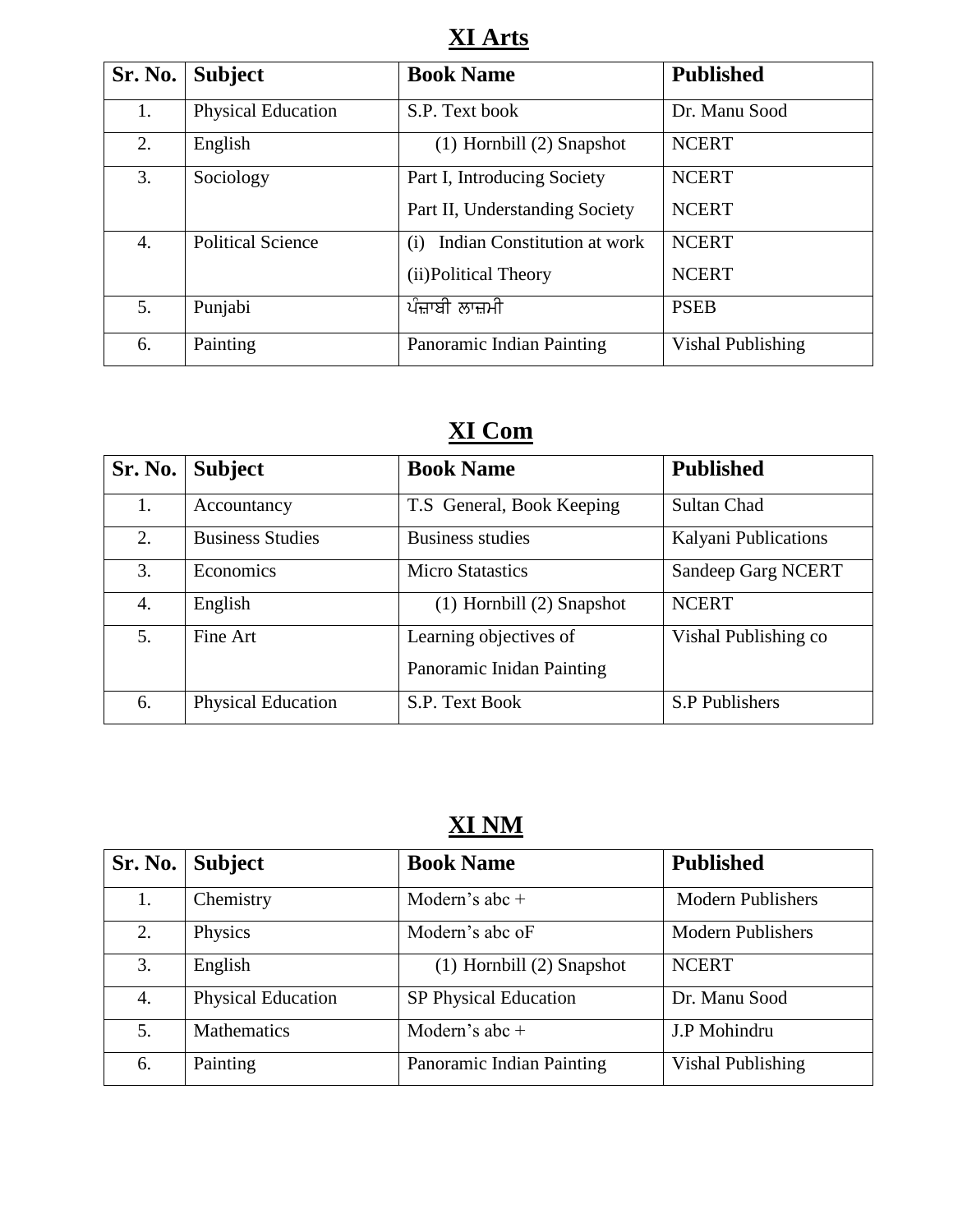#### **XI Med**

| Sr. No. | <b>Subject</b>            | <b>Book Name</b>                | <b>Published</b>         |
|---------|---------------------------|---------------------------------|--------------------------|
| 1.      | Chemistry                 | Modern's abc $+$                | <b>Modern Publishers</b> |
| 2.      | Physics                   | Modern's abc oF                 | <b>Modern Publishers</b> |
| 3.      | English                   | $(1)$ Hornbill $(2)$ Snapshot   | <b>NCERT</b>             |
| 4.      | <b>Physical Education</b> | SP Physical Education           | Dr. Manu Sood            |
| 5.      | <b>Biology</b>            | Modern's abc $+$ + Biology Book | Modern's Publishers $+$  |
|         |                           |                                 | <b>NCERT</b>             |
| 6.      | Painting                  | Panoramic Indian Painting       | <b>Vishal Publishing</b> |

# **XII Arts**

| Sr. No. | <b>Subject</b>            | <b>Book Name</b>                 | <b>Published</b>      |
|---------|---------------------------|----------------------------------|-----------------------|
| 1.      | English                   | (1) Flamingo (2) Vistas          | <b>NCERT</b>          |
| 2.      | Punjabi                   | <u>ਪੰਜਾਬੀ ਲਾਜ਼</u> ਮੀ            | <b>PSEB</b>           |
| 3.      | Sociology                 | (1) Indian Society               | <b>NCERT</b>          |
|         |                           | $(2)$ Social themes & Dev. India | <b>NCERT</b>          |
| 4.      | <b>Political Science</b>  | (1) Contemporary world politics  | <b>NCERT</b>          |
|         |                           | (2) Politics In India Since      | <b>NCERT</b>          |
|         |                           | Independence                     |                       |
| 5.      | Fine Arts                 | Learning objectives of Panoramic | Vishal Publishing Co. |
|         |                           | painting                         |                       |
| 6.      | <b>Physical Education</b> | <b>S.P Text Book</b>             | S.P. Publishers       |

#### **XII Com**

| Sr. No. | <b>Subject</b>            | <b>Book Name</b>                                    | <b>Published</b>        |
|---------|---------------------------|-----------------------------------------------------|-------------------------|
| 1.      | English                   | $(1)$ Flamingo $(2)$ Vistas                         | <b>NCERT</b>            |
| 2.      | <b>Physical Education</b> | <b>S.P Text Book</b>                                | <b>S.P Publications</b> |
| 3.      | Economics                 | Sandeep Garg Macro, Inidan<br>Economy               | Dhanpat Rai             |
| 4.      | Accountancy               | <b>Accountancy By Sandeep Garg</b>                  | Dhanpat Rai             |
| 5.      | <b>Business Studies</b>   | Business Studies By R. K Singla                     | V. K. Publication       |
| 6.      | Fine Arts                 | Learning objectives of<br>Panoramic Indian Painting | Vishal Publishing co.   |